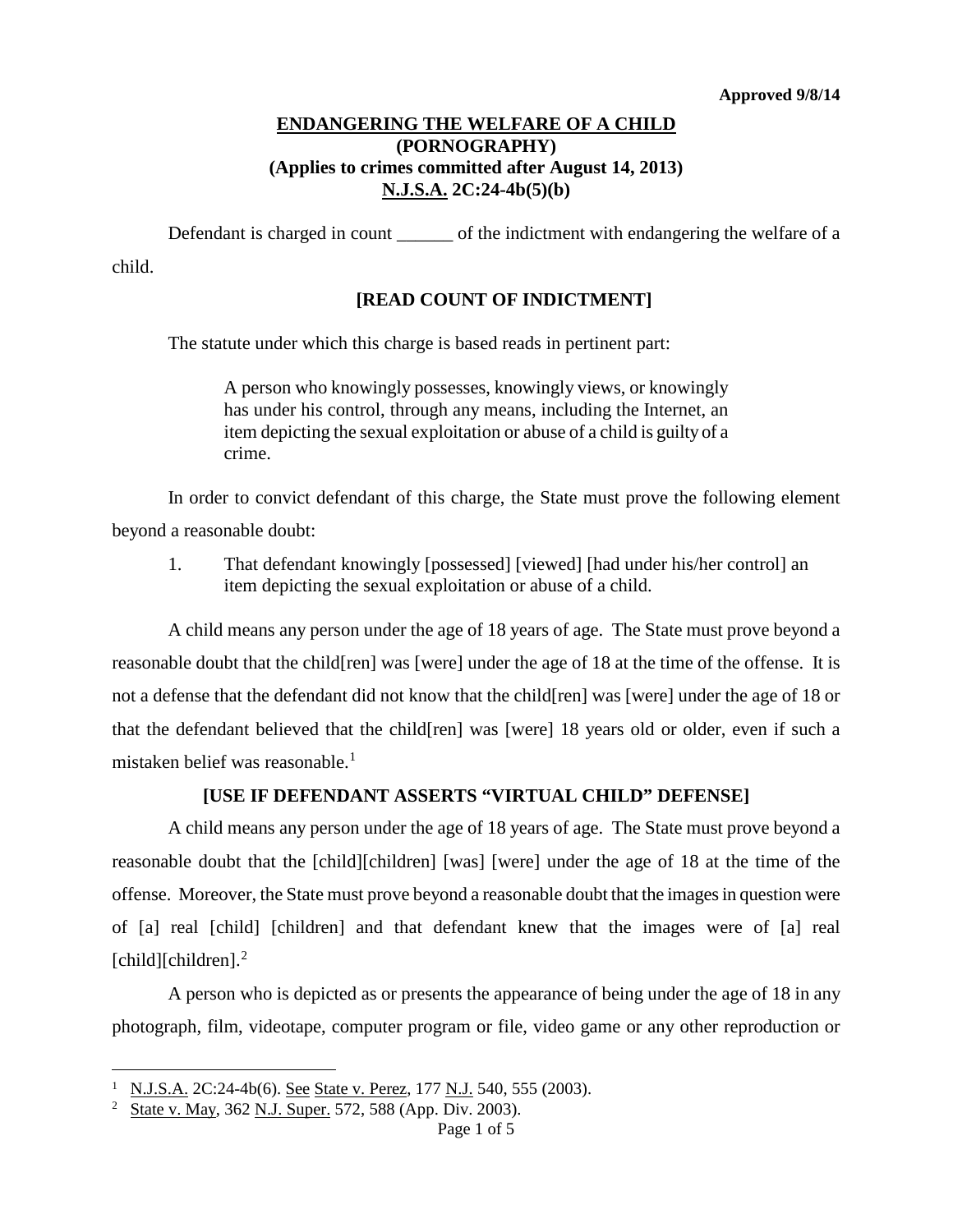reconstruction may be inferred to be under the age of 18.<sup>[3](#page-1-0)</sup> It is not a defense that the defendant did not know that the [child][children] [was] [were] under the age of 18 or that the defendant believed that the [child][children] [was] [were] 18 years old or older, even if such a mistaken belief was reasonable.[4](#page-1-1)

# **[RESUME MAIN CHARGE]**

The word "possess" means a knowing, intentional control of a designated thing, accompanied by a knowledge of its character. In other words, to "possess" within the meaning of the law, the defendant must knowingly procure or receive the item possessed or be aware of his/her control thereof for a sufficient period of time to have been able to relinquish his/her control if he/she chose to do so. To view means to see or look at. To have under one's control means to be able to direct. Possession includes receiving, viewing or having under one's control through any means, including the Internet. The Internet means the international computer network of both federal and non-federal interoperable packet switched data networks.[5](#page-1-2)

A person acts knowingly with respect to the nature of his/her conduct or the attendant circumstances if he/she is aware that the conduct is of that nature or that such circumstances exist or the person is aware of a high probability of their existence. A person acts knowingly with respect to a result of the conduct if he/she is aware that it is practically certain that the conduct will cause a result. "Knowing," "with knowledge," or equivalent terms have the same meaning.

A person is in actual possession of a particular article or thing when he/she knows what it is: that is, he/she has knowledge of its character. A person who, with knowledge of its character, knowingly has direct physical control over a thing, at a given time, is in actual possession of it.

Constructive possession means possession in which the possessor does not physically have the item on his or her person but is aware that the item is present and is able to and has the intention to exercise control over it. So, someone who has knowledge of the character of an item and knowingly has both the power and the intention at a given time to exercise control over it, either directly or through another person or persons, is then in constructive possession of that item.

<span id="page-1-0"></span> $3$  The statute states that there is a rebuttable presumption that the child is under the age of 18, but it should be charged as an inference. N.J.R.E. 303. Ĩ.

<span id="page-1-1"></span><sup>&</sup>lt;sup>4</sup> N.J.S.A. 2C:24-4b(6). See State v. Perez, 177 N.J. 540, 555 (2003).

<span id="page-1-2"></span> $5 \text{ See } N.J.S.A. 2C:24-4b(1).$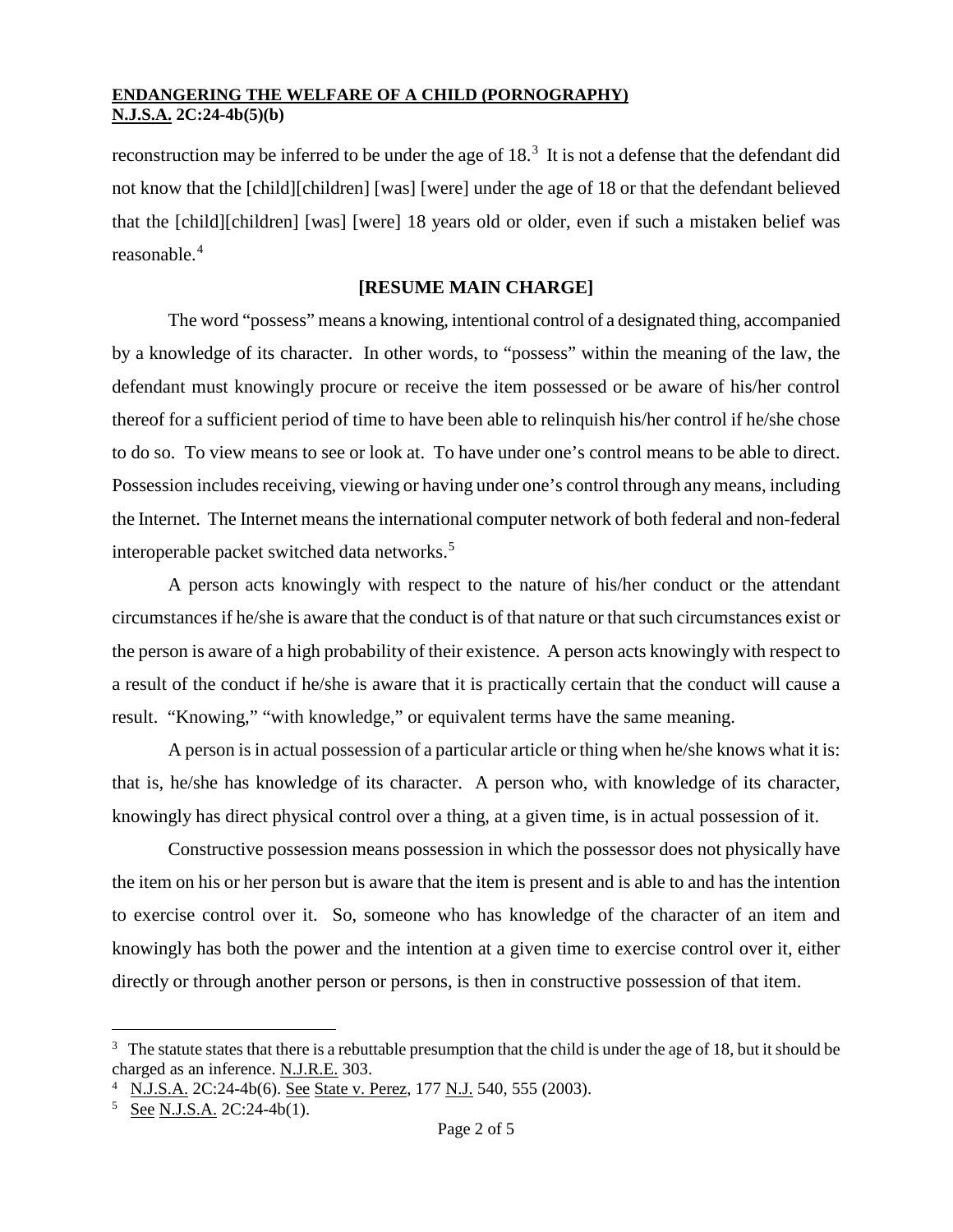Possession may be sole or joint. If one person alone has actual or constructive possession of an item, possession is sole. If two or more persons share actual or constructive knowing possession of an item, possession is joint.

Knowledge is a condition of the mind. It cannot be seen and can only be determined by inference from defendant's conduct, words or acts. A state of mind is rarely susceptible of direct proof but must ordinarily be inferred from the facts. Therefore, it is not necessary that the State produce witnesses to testify that an accused said that he/she had a certain state of mind when he/she did a particular thing. It is within your power to find that such proof has been furnished beyond a reasonable doubt by inference which may arise from the nature of his/her acts and conduct and from all he/she said and did at the particular time and place and from all surrounding circumstances established by the evidence.

An item depicting the sexual exploitation or abuse of a child means any photograph, film, video, an electronic, electromagnetic or digital recording, an image stored or maintained in a computer program or file or in a portion of a file, or any other reproduction or reconstruction which depicts a child engaging in a prohibited sexual act or in the simulation of such an act.<sup>[6](#page-2-0)</sup> Here, the State alleges that the item was a (list item).

A prohibited sexual act means:

### **[CHOOSE APPROPRIATE]**

*sexual intercourse*, which is penetration, however slight, of the vagina by a penis.<sup>[7](#page-2-1)</sup>

*anal intercourse*, which is penetration, however slight, into the anus.<sup>[8](#page-2-2)</sup>

*masturbation*, which is stimulation of the genitals.<sup>[9](#page-2-3)</sup>

*bestiality*, which is a sexual connection between a person and an animal.<sup>10</sup>

*sadism*, which is sexual gratification dependent largely on the infliction of pain on others.<sup>[11](#page-2-5)</sup>

*masochism*, which is sexual gratification dependent largely on the infliction of physical or mental

<span id="page-2-0"></span> $\frac{6}{7}$  See N.J.S.A. 2C:24-4b(1). Ĩ.

<span id="page-2-1"></span>Hice v. State, 593 S.W.2d 57, 64 (Ark. 1980) and cases cited there.

<span id="page-2-2"></span><sup>8</sup> State v. Gallagher, 286 N.J. Super. 1, 13 (App. Div. 1995), certif. denied, 146 N.J. 569 (1996).

<span id="page-2-3"></span><sup>9</sup> People v. Lamb, 90 Cal. Rptr.2d 565, 576 (Ct. App. 1999).

<span id="page-2-4"></span><sup>&</sup>lt;sup>10</sup> State v. Bonynge, 450 N.W. 2d 331, 338 (Minn. Ct. App. 1990).

<span id="page-2-5"></span><sup>11</sup> Ex Parte Anderson, 902 S.W.2d 695, 700 (Tex. Ct. App. 1995).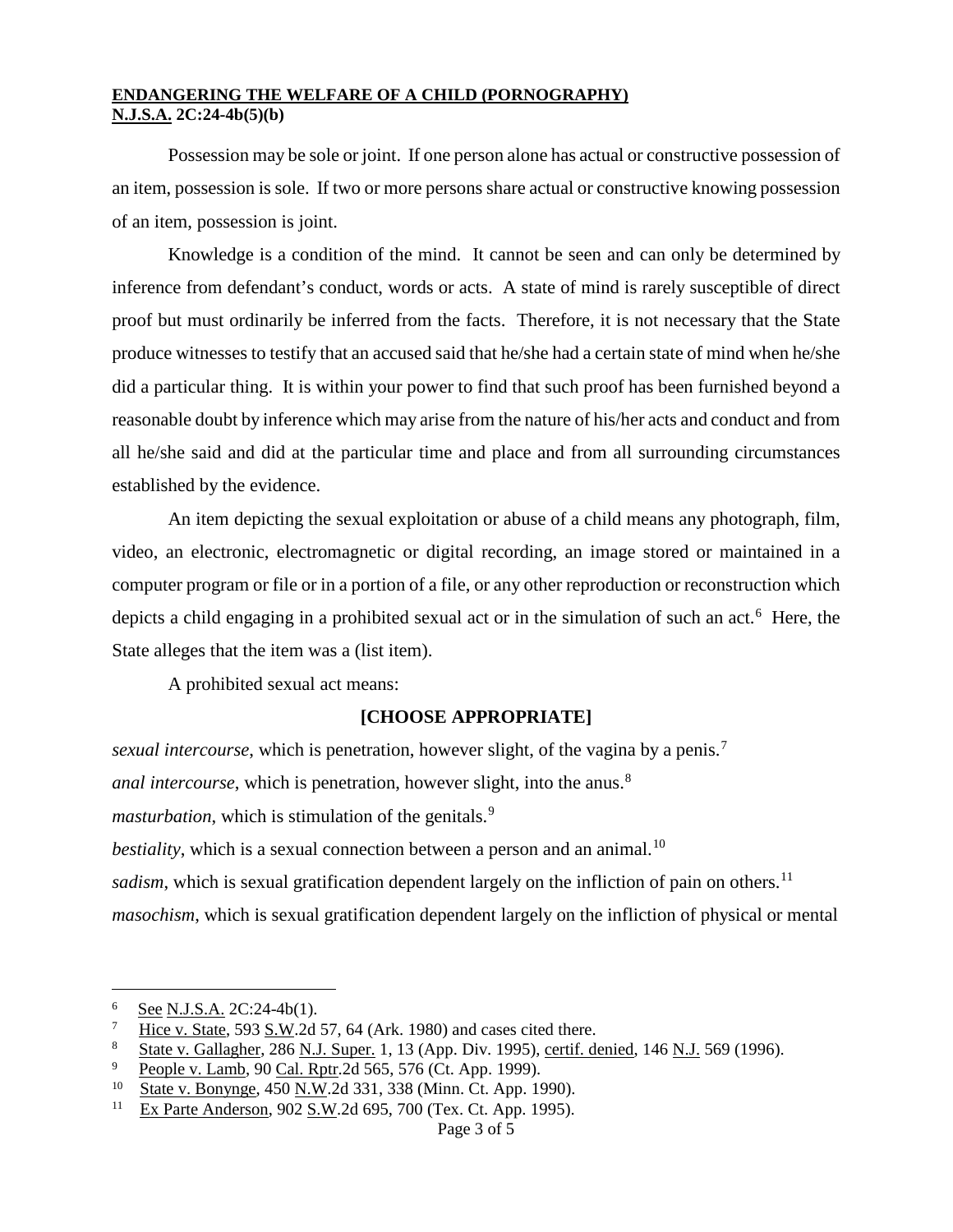abuse on the person. $12$ 

*fellatio*, which is oral contact with the male sexual organ.<sup>[13](#page-3-1)</sup>

*cunnilingus*, which is oral contact with the female sex organ.<sup>[14](#page-3-2)</sup>

*nudity*, if depicted for the purpose of sexual stimulation or gratification of any person who may view such depiction.

*vaginal intercourse*, which is the penetration of the vagina, or **[where appropriate]** of the space between the labia majora or outer lips of the vulva.<sup>[15](#page-3-3)</sup>

*sexual penetration*, which is insertion of the hand, finger or object into the anus or vagina, either by the defendant or on the defendant's instructions.<sup>[16](#page-3-4)</sup>

*sexual contact*, which is an intentional touching by the victim or defendant, either directly or through clothing, of the victim's or defendant's intimate parts for the purpose of degrading or humiliating the victim or sexually arousing or sexually gratifying the defendant.<sup>[17](#page-3-5)</sup>

If you find that the State has proven the element beyond a reasonable doubt, then you must find defendant guilty. If you find that the State has failed to prove the element beyond a reasonable doubt, then you must find defendant not guilty.

# **[CHARGE THE FOLLOWING IF THE STATE ALLEGES THAT THERE WERE 100 OR MORE ITEMS DEPICTING THE SEXUAL EXPLOITATION OR ABUSE OF A CHILD]**

If you have found defendant guilty of the offense, then you must go on to decide whether the

<span id="page-3-0"></span> $12 \underline{Id}$ . at 700. Ĩ.

<span id="page-3-1"></span><sup>&</sup>lt;sup>13</sup> State in the Interest of S.M., 284 N.J. Super. 611, 616-19 (App. Div. 1995).<br><sup>14</sup> State v. Fraction 206 N.J. Super. 532, 535-36 (App. Div. 1985), certif. deni.

<sup>14</sup> State v. Fraction, 206 N.J. Super. 532, 535-36 (App. Div. 1985), certif. denied, 104 N.J. 434 (1986).

<span id="page-3-3"></span><span id="page-3-2"></span><sup>&</sup>lt;sup>15</sup> See State v. J.A., 337 N.J. Super. 114 (App. Div. 2001). The Appellate Division upheld the charge given by the trial court in that case which included the following language which can be used if the circumstances of the specific case are appropriate: "This means that if you find from all of the evidence presented beyond a reasonable doubt that there was [penile] penetration to the outer area of the vaginal opening, what is commonly referred to as the vaginal lips, that is sufficient to establish penetration under the law."

<span id="page-3-4"></span><sup>&</sup>lt;sup>16</sup> N.J.S.A. 2C:24-4b(1)(j) refers to "[a]ny act of sexual penetration or sexual contact as defined in N.J.S. 2C:14-1." Every other act of "penetration" referred to in N.J.S.A. 2C:14-1, except for vaginal intercourse, is set forth in the definition of prohibited sexual act.

<span id="page-3-5"></span><sup>&</sup>lt;sup>17</sup> N.J.S.A. 2C:14-1d. See State v. J.A., 337 N.J. Super. 114 (App. Div. 2001). The Appellate Division upheld the charge given by the trial court in that case which included the following language which can be used if the circumstances of the specific case are appropriate: "This means that if you find from all of the evidence presented beyond a reasonable doubt that there was [penile] penetration to the outer area of the vaginal opening, what is commonly referred to as the vaginal lips, that is sufficient to establish penetration